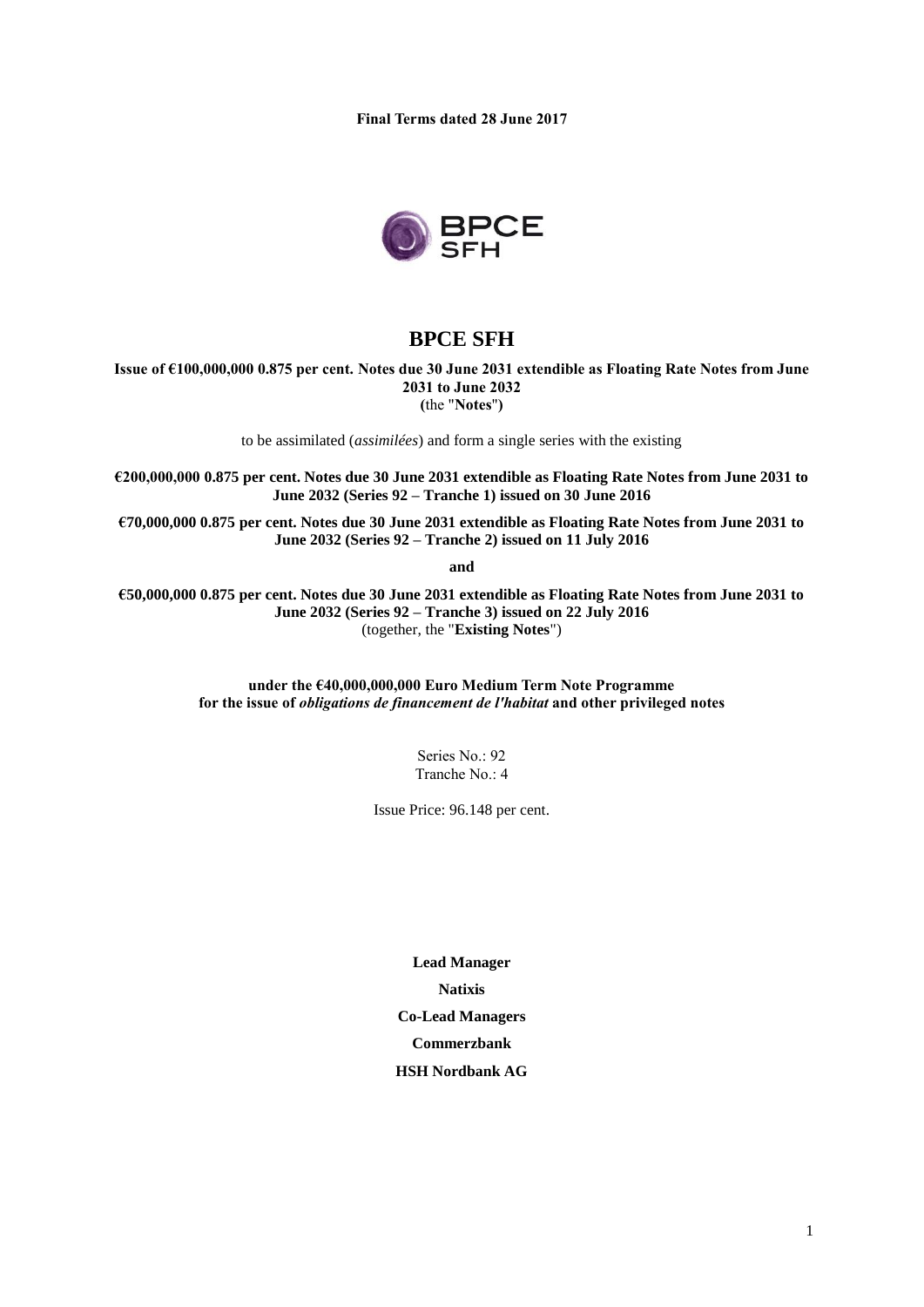### **PART A - CONTRACTUAL TERMS**

Terms used herein shall be deemed to be defined as such for the purposes of the Conditions which are the 2016 Conditions which are incorporated by reference in the base prospectus dated 18 May 2017 which received visa No. 17-209 from the *Autorité des marchés financiers* (the "**AMF**") on 18 May 2017 (the "**Base Prospectus**") which constitutes a base prospectus for the purposes of the Prospectus Directive (as defined below).

This document constitutes the final terms (the "**Final Terms**") relating to the notes described herein (the "**Notes**") for the purposes of Article 5.4 of the Prospectus Directive and must be read in conjunction with such Base Prospectus, save in respect of section "Terms and Conditions of the French Law Notes" which is replaced by the 2016 Conditions. Full information on the Issuer and the offer of the Notes is only available on the basis of the combination of these Final Terms and the Base Prospectus, save in respect of section "Terms and Conditions of the French Law Notes" which is replaced by the 2016 Conditions. The Base Prospectus and these Final Terms are available for viewing on the websites of BPCE (www.bpce.fr) and of the AMF (www.amf-france.org) and during normal business hours at the registered office of the Issuer and at the specified office of the Paying Agent where copies may be obtained.

"**Prospectus Directive**" means Directive 2003/71/EC of the European Parliament and of the Council of 4 November 2003, as amended, and includes any relevant implementing measure of such directive in each relevant Member State of the European Economic Area.

| 1.               | (i)                              | <b>Series Number:</b>                     | 92                                                                                                                                                                                                                                       |
|------------------|----------------------------------|-------------------------------------------|------------------------------------------------------------------------------------------------------------------------------------------------------------------------------------------------------------------------------------------|
|                  | (ii)                             | <b>Tranche Number:</b>                    | 4                                                                                                                                                                                                                                        |
|                  | (iii)                            | Date on which Notes become<br>fungible    | The Notes will, upon listing,<br>be assimilated<br>(assimilées) and form a single series with the Existing<br>Notes.                                                                                                                     |
| $\overline{2}$ . |                                  | <b>Specified Currency:</b>                | Euro (" $\epsilon$ ")                                                                                                                                                                                                                    |
| 3.               |                                  | <b>Aggregate Nominal Amount of Notes:</b> |                                                                                                                                                                                                                                          |
|                  | (i)                              | Series:                                   | €420,000,000                                                                                                                                                                                                                             |
|                  | (ii)                             | Tranche:                                  | €100,000,000                                                                                                                                                                                                                             |
| 4.               | <b>Issue Price:</b>              |                                           | 96.148 per cent. of the Aggregate Nominal Amount of<br>the Tranche.                                                                                                                                                                      |
| 5.               |                                  | <b>Specified Denomination:</b>            | $\mathcal{C}100,\!000$                                                                                                                                                                                                                   |
| 6.               | (i)                              | <b>Issue Date:</b>                        | 30 June 2017                                                                                                                                                                                                                             |
|                  | (ii)                             | <b>Interest Commencement Date:</b>        | 30 June 2017                                                                                                                                                                                                                             |
| 7.               |                                  | <b>Final Maturity Date:</b>               | 30 June 2031                                                                                                                                                                                                                             |
| 8.               |                                  | <b>Extended Final Maturity Date:</b>      | Interest Payment Date falling on, or nearest to,<br>30 June 2032                                                                                                                                                                         |
| 9.               |                                  | <b>Interest Basis:</b>                    | Fixed/Floating Rate                                                                                                                                                                                                                      |
|                  |                                  |                                           | (further particulars specified below)                                                                                                                                                                                                    |
| 10.              | <b>Redemption/Payment Basis:</b> |                                           | Subject to any purchase and cancellation or early<br>redemption, the Notes will be redeemed on the Final<br>Maturity Date or the Extended Final Maturity Date, as<br>the case may be at 100 per cent. of their Specified<br>Denomination |
|                  |                                  |                                           | (further particulars specified below)                                                                                                                                                                                                    |
| 11.              |                                  | <b>Change of Interest Basis:</b>          | Applicable – Fixed/Floating Rate                                                                                                                                                                                                         |
|                  |                                  |                                           | (further particulars specified below in "Fixed/Floating<br>Rate Notes Provisions")                                                                                                                                                       |
| 12.              |                                  | <b>Put/Call Options:</b>                  | Not Applicable                                                                                                                                                                                                                           |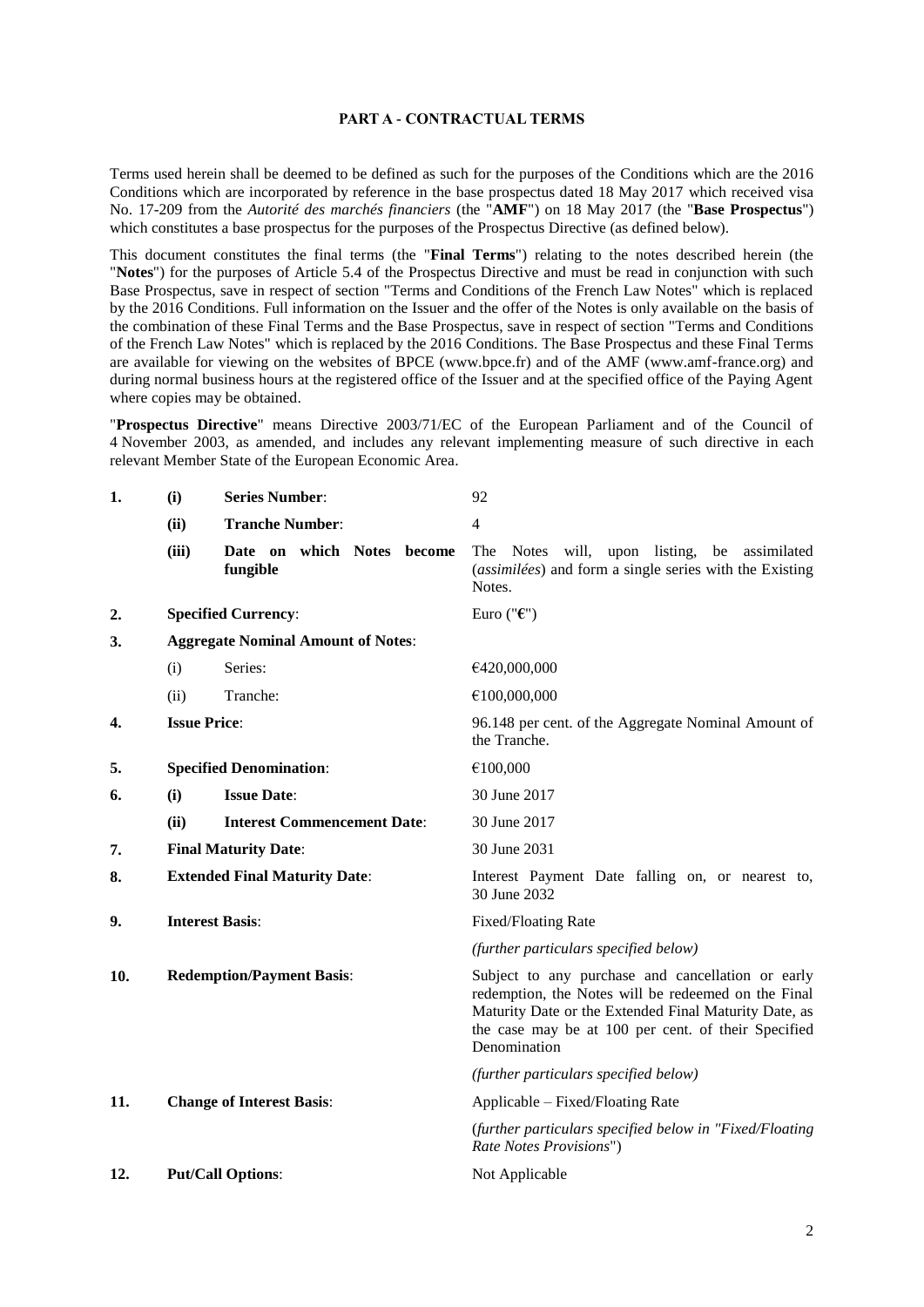| 13. |                             |  |  | Date of corporate authorisations for |  |
|-----|-----------------------------|--|--|--------------------------------------|--|
|     | issuance of Notes obtained: |  |  |                                      |  |

Decisions of the *Conseil d'administration* (Board of Directors) of the Issuer (i) dated 16 December 2016, 26 April 2017 and 20 June 2017 authorising the issue of *obligations de financement de l'habitat* and other resources benefiting from the *privilège* referred to in Article L.513-11 of the French Monetary and Financial Code (*Code monétaire et financier*) up to €3,500,000,000 for the period beginning on 1 January 2017 and ending on 31 December 2017 and (ii) dated 26 April 2017, 23 May 2017 and 20 June 2017 authorising the quarterly programme of borrowings benefiting from such *privilège* up to  $\epsilon$ 1,500,000,000 for the second quarter of 2017.

### **PROVISIONS RELATING TO INTEREST (IF ANY) PAYABLE**

| 14. | <b>Fixed Rate Notes Provisions:</b>    |                                                                  | Applicable to the Interest Periods before the Final Maturity<br>Date                                                                                                                                                                                                                                                                                                                                                                                                                                                                                            |
|-----|----------------------------------------|------------------------------------------------------------------|-----------------------------------------------------------------------------------------------------------------------------------------------------------------------------------------------------------------------------------------------------------------------------------------------------------------------------------------------------------------------------------------------------------------------------------------------------------------------------------------------------------------------------------------------------------------|
|     | (i)                                    | Rate of Interest:                                                | 0.875 per cent. <i>per annum</i> payable annually in arrear                                                                                                                                                                                                                                                                                                                                                                                                                                                                                                     |
|     | (ii)                                   | <b>Interest Payment Dates:</b>                                   | 30 June in each year, from and including 30 June 2018 up to<br>and including the Final Maturity Date                                                                                                                                                                                                                                                                                                                                                                                                                                                            |
|     | (iii)                                  | <b>Fixed Coupon Amount:</b>                                      | Rate of Interest $\times$ Specified Denomination $\times$ Day Count<br>Fraction (i.e. $\epsilon$ 875 per $\epsilon$ 100,000 in Specified Denomination)                                                                                                                                                                                                                                                                                                                                                                                                          |
|     | (iv)                                   | <b>Broken Amount:</b>                                            | Not Applicable                                                                                                                                                                                                                                                                                                                                                                                                                                                                                                                                                  |
|     | (v)                                    | Day Count Fraction (Condition 5(a)):                             | Actual/Actual-ICMA                                                                                                                                                                                                                                                                                                                                                                                                                                                                                                                                              |
|     | (vi)                                   | <b>Determination Dates:</b>                                      | 30 June in each year                                                                                                                                                                                                                                                                                                                                                                                                                                                                                                                                            |
|     | (vii)                                  | Payment on non-Business Days:                                    | As per Conditions                                                                                                                                                                                                                                                                                                                                                                                                                                                                                                                                               |
| 15. | <b>Floating Rate Notes Provisions:</b> |                                                                  | Applicable to the Interest Periods following the Final<br><b>Maturity Date</b>                                                                                                                                                                                                                                                                                                                                                                                                                                                                                  |
|     | (i)                                    | <b>Interest Periods:</b>                                         | The period from and including the Final Maturity Date to<br>but excluding the first Specified Interest Payment Date and<br>each successive period from and including a Specified<br>Interest Payment Date to but excluding the next succeeding<br>Specified Interest Payment Date, up to and excluding the<br>Extended Final Maturity Date or, if earlier, the Specified<br>Interest Payment Date on which the Notes are redeemed in<br>full, all such dates being subject to adjustment in accordance<br>with the Business Day Convention set out in (v) below |
|     | (ii)                                   | Specified Interest Payment Dates:                                | Payable monthly in arrear on the $30th$ of each month from<br>30 July 2031<br>up<br>and including<br>to<br>and<br>including<br>30 June 2032, all such dates being subject to adjustment in<br>accordance with the Business Day Convention set out in (v)<br>below                                                                                                                                                                                                                                                                                               |
|     | (iii)                                  | First Interest Payment Date:                                     | Specified Interest Payment Date falling on, or nearest to,<br>30 July 2031                                                                                                                                                                                                                                                                                                                                                                                                                                                                                      |
|     | (iv)                                   | <b>Interest Period Date:</b>                                     | Specified Interest Payment Date                                                                                                                                                                                                                                                                                                                                                                                                                                                                                                                                 |
|     | (v)                                    | <b>Business Day Convention:</b>                                  | Modified Following Business Day Convention                                                                                                                                                                                                                                                                                                                                                                                                                                                                                                                      |
|     | (vi)                                   | Business Centre (Condition $5(a)$ ):                             | Not Applicable                                                                                                                                                                                                                                                                                                                                                                                                                                                                                                                                                  |
|     | (vii)                                  | Manner in which the Rate of Interest<br>is/are to be determined: | <b>Screen Rate Determination</b>                                                                                                                                                                                                                                                                                                                                                                                                                                                                                                                                |

3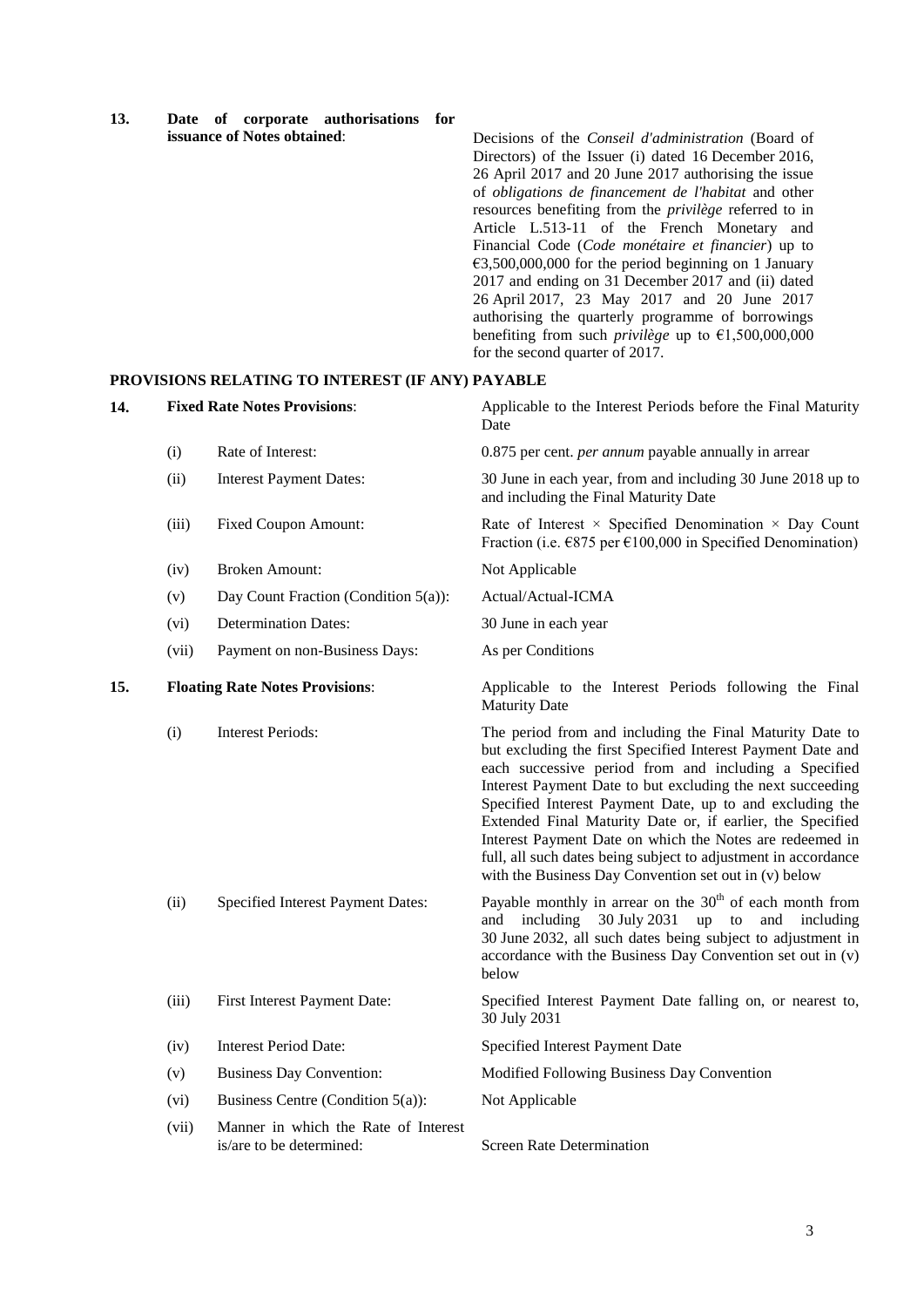|                                   | (viii)              | Party responsible for calculating the<br>Rate of Interest and/or Interest Amount<br>(if not the Note Calculation Agent): | Not Applicable                                                                                                                                                    |  |
|-----------------------------------|---------------------|--------------------------------------------------------------------------------------------------------------------------|-------------------------------------------------------------------------------------------------------------------------------------------------------------------|--|
|                                   | (ix)                | Screen Rate Determination: (Condition<br>5(c)(iii)(C))                                                                   | Applicable                                                                                                                                                        |  |
|                                   |                     | - Relevant Rate:                                                                                                         | EURIBOR 1 month                                                                                                                                                   |  |
|                                   |                     | - Interest Determination Dates:                                                                                          | Two TARGET Business Days prior to the first day in each<br><b>Interest Period</b>                                                                                 |  |
|                                   |                     | - Relevant Screen Page:                                                                                                  | Reuters EURIBOR01                                                                                                                                                 |  |
|                                   |                     | - Relevant Screen Page Time:                                                                                             | Not Applicable                                                                                                                                                    |  |
|                                   | (x)                 | <b>FBF</b><br>Determination<br>(Condition<br>$5(c)(iii)(B))$ :                                                           | Not Applicable                                                                                                                                                    |  |
|                                   | $(x_i)$             | <b>ISDA</b><br>Determination<br>(Condition<br>$5(c)(iii)(A))$ :                                                          | Not Applicable                                                                                                                                                    |  |
|                                   | (xii)               | Margin:                                                                                                                  | $+0.135$ per cent. <i>per annum</i>                                                                                                                               |  |
|                                   | (xiii)              | Rate Multiplier:                                                                                                         | Not Applicable                                                                                                                                                    |  |
|                                   | (xiv)               | Minimum Rate of Interest:                                                                                                | 0.00 per cent. per annum                                                                                                                                          |  |
|                                   | $\left( xy\right)$  | Maximum Rate of Interest:                                                                                                | Not Applicable                                                                                                                                                    |  |
|                                   | (xvi)               | Day Count Fraction (Condition 5(a)):                                                                                     | Actual/360                                                                                                                                                        |  |
| 16.                               |                     | <b>Fixed/Floating Rate Notes Provisions:</b>                                                                             | Applicable                                                                                                                                                        |  |
|                                   | (i)                 | Issuer Change of Interest Basis:                                                                                         | Not Applicable                                                                                                                                                    |  |
|                                   | (ii)                | Automatic Change of Interest Basis:                                                                                      | Applicable                                                                                                                                                        |  |
|                                   | (iii)               | Rate of Interest applicable to the<br>Interest Periods preceding the Switch<br>Date (excluded):                          | Determined in accordance with Condition $5(b)$ , as though the<br>Note was a Fixed Rate Note with further variables set out in<br>item 14 of these Final Terms    |  |
|                                   | (iv)                | Rate of Interest applicable to the                                                                                       |                                                                                                                                                                   |  |
|                                   |                     | Interest Periods following the Switch<br>Date (included):                                                                | Determined in accordance with Condition $5(c)$ , as though the<br>Note was a Floating Rate Note with further variables set out<br>in item 15 of these Final Terms |  |
|                                   | (v)                 | <b>Switch Date:</b>                                                                                                      | The Interest Determination Date falling before the Final<br><b>Maturity Date</b>                                                                                  |  |
|                                   | (vi)                | Minimum notice period required for                                                                                       |                                                                                                                                                                   |  |
|                                   |                     | notice from the Issuer:                                                                                                  | Not Applicable                                                                                                                                                    |  |
| 17.                               |                     | <b>Zero Coupon Notes Provisions</b>                                                                                      | Not Applicable                                                                                                                                                    |  |
| PROVISIONS RELATING TO REDEMPTION |                     |                                                                                                                          |                                                                                                                                                                   |  |
| 18.                               | <b>Call Option:</b> |                                                                                                                          | Not Applicable                                                                                                                                                    |  |
| 19.                               | <b>Put Option:</b>  |                                                                                                                          | Not Applicable                                                                                                                                                    |  |
| 20.                               |                     | <b>Final Redemption Amount of each Note:</b>                                                                             | $€100,000$ per Specified Denomination                                                                                                                             |  |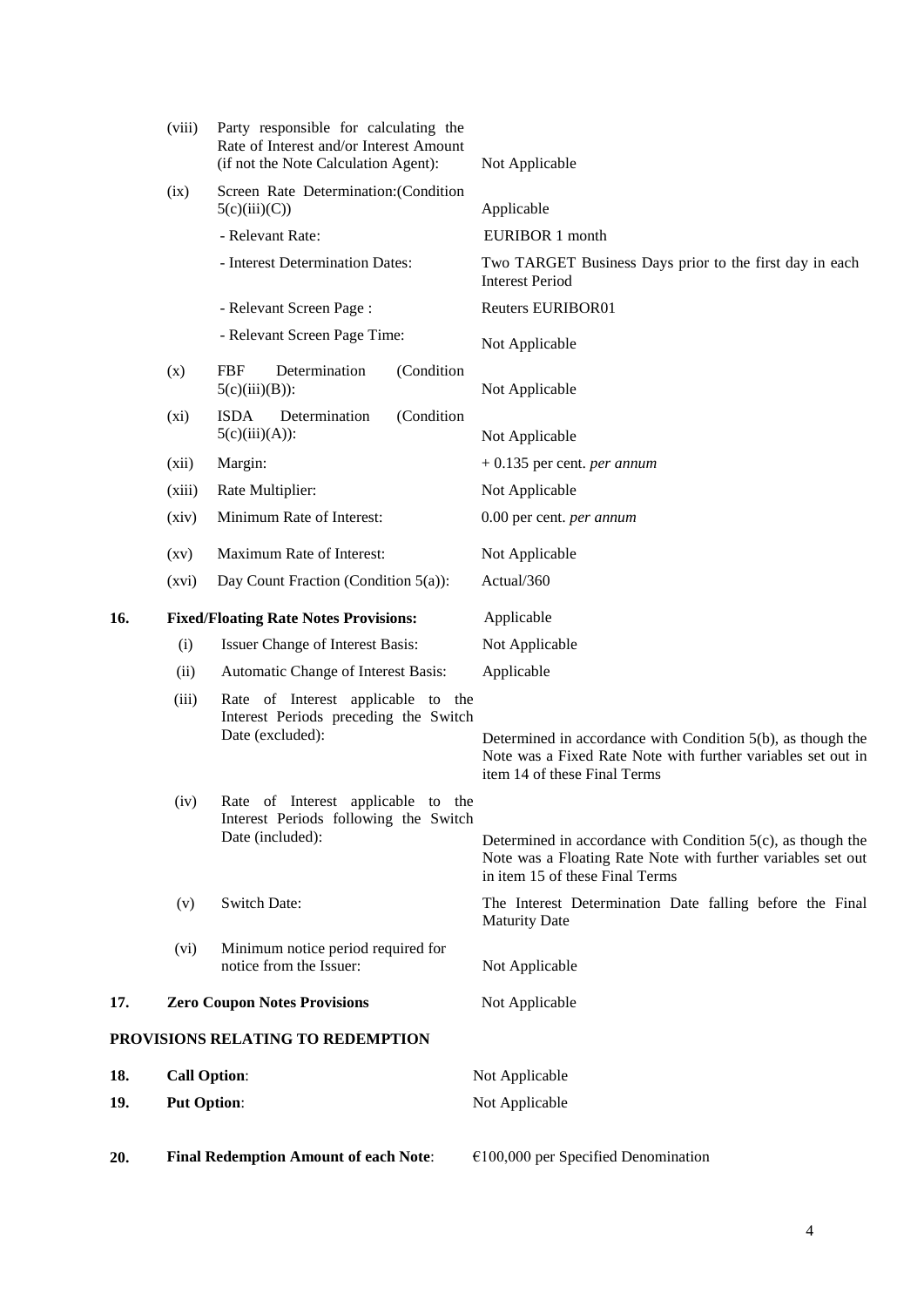## 21. **Redemption by Instalment:** Not Applicable

# **22. Early Redemption Amount**:

Early Redemption Amount of each Note payable on early redemption as set out in the

 $€100,000$  per Specified Denomination

23. **Purchases (Condition 6(h)):** The Notes purchased may be held and resold as set out in the Terms and Conditions

### **GENERAL PROVISIONS APPLICABLE TO THE NOTES**

| 24. |                  | <b>Governing law:</b>                                                                                                       | French law                    |  |
|-----|------------------|-----------------------------------------------------------------------------------------------------------------------------|-------------------------------|--|
| 25. |                  | <b>Form of Notes:</b>                                                                                                       | Dematerialised Notes          |  |
|     | (i)              | Form of Dematerialised Notes:                                                                                               | Bearer form (au porteur)      |  |
|     | (ii)             | <b>Registration Agent:</b>                                                                                                  | Not Applicable                |  |
|     | (iii)            | Temporary Global Certificate:                                                                                               | Not Applicable                |  |
| 26. | <b>Financial</b> | Centre<br>other<br>special<br>or<br>provisions relating to payment dates for<br>the purposes of Condition $7(g)$ :          | Not Applicable                |  |
| 27. |                  | Talons for future Coupons or Receipts to<br>be attached to Definitive Materialised<br>Notes (and dates on which such Talons |                               |  |
|     | mature):         |                                                                                                                             | Not Applicable                |  |
| 28. | Masse:           |                                                                                                                             | Contractual Masse shall apply |  |

### **RESPONSIBILITY**

I accept responsibility for the information contained in these Final Terms.

Signed on behalf of BPCE SFH:

By: Jean-Philippe Berthaut, *Directeur Général Délégué*

Duly authorised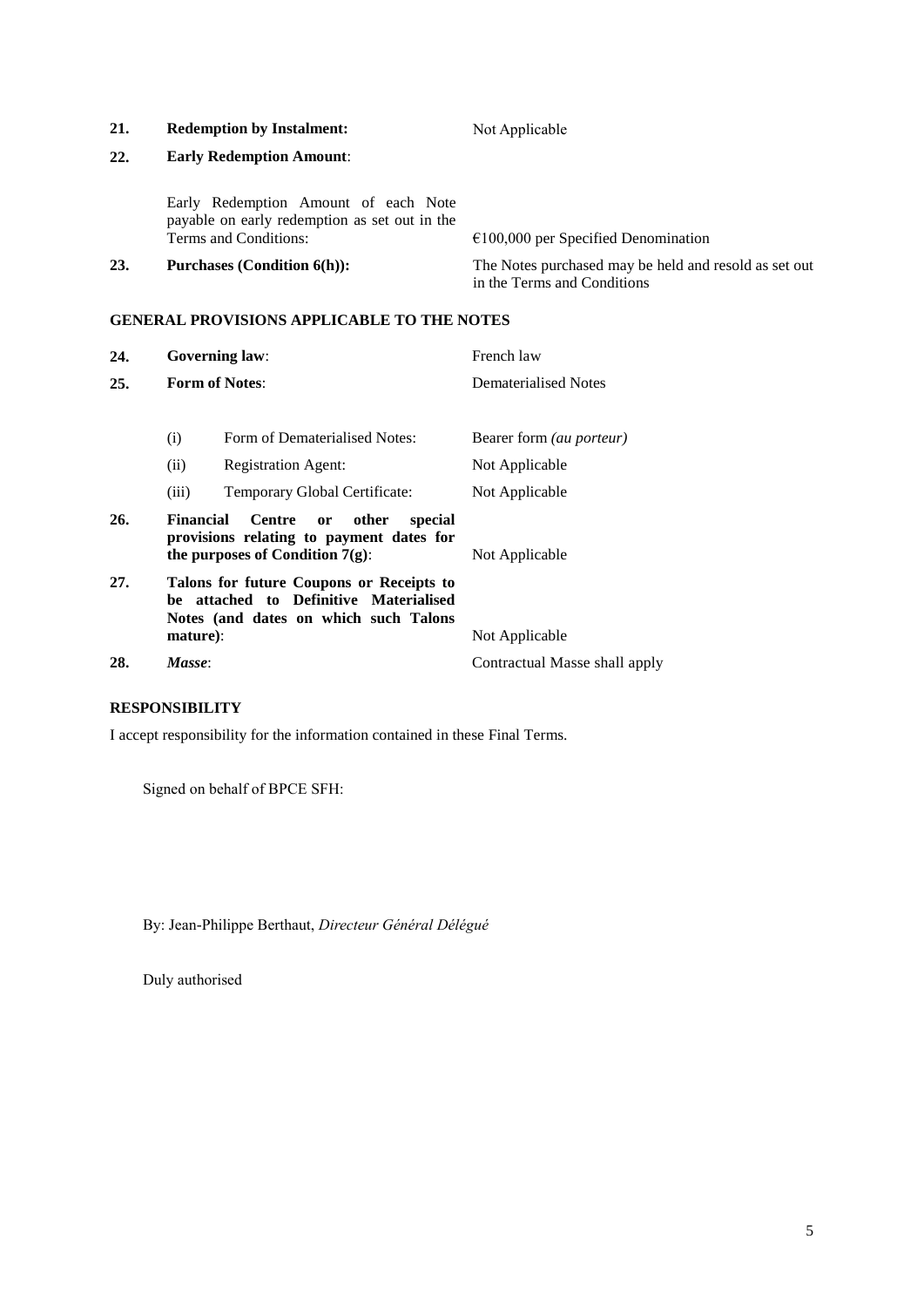### **PART B - OTHER INFORMATION**

#### **1. LISTING AND ADMISSION TO TRADING**

| Listing: |
|----------|
|          |

- (b) Regulated Markets or equivalent markets on which, to the knowledge of the Issuer, securities of the same class of the Notes to be admitted to trading are already
- (iii) Estimate of total expenses related to admission to trading: 14,100 (including the AMF fees)

### **2. RATINGS**

**Euronext Paris** 

(ii) (a) Admission to trading: Application has been made by the Issuer (or on its behalf) for the Notes to be admitted to trading on Euronext Paris with effect from 30 June 2017.

> admitted to trading: The Existing Notes are already admitted to trading on Euronext Paris.

Ratings: The Notes are expected to be rated:

AAA by Standard & Poor's Credit Market Services Europe Limited; and

Aaa by Moody's Investors Service Ltd.

Each of the above agencies is established in the European Union and registered under Regulation (EC) 1060/2009 of the European Parliament and the Council of 16 September 2009 on credit rating agencies, as amended (the "**CRA Regulation**") and included in the list of registered credit rating agencies published on the website of the European Securities and Markets Authority [\(www.esma.europa.eu\)](http://www.esma.europa.eu/) in accordance with the CRA Regulation

### **3. INTERESTS OF NATURAL AND LEGAL PERSONS INVOLVED IN THE ISSUE**

Save as discussed in "Subscription and Sale" and "Risk factors – Risks related to the Issuer - Certain conflicts of interest", so far as the Issuer is aware, no person involved in the offer of the Notes has an interest material to the issue.

### **4. YIELD**

Indication of yield: 1.175 per cent. *per annum* **5. OPERATIONAL INFORMATION** ISIN Code: FR0013186046 Common Code: 143854825 Depositaries: (a) Euroclear France to act as Central Depositary: Yes (b) Common Depositary for Euroclear Bank and Clearstream Banking, SA: No Any clearing system other than Euroclear Bank S.A./N.V. and Clearstream Banking, SA and the relevant identification number: Not Applicable